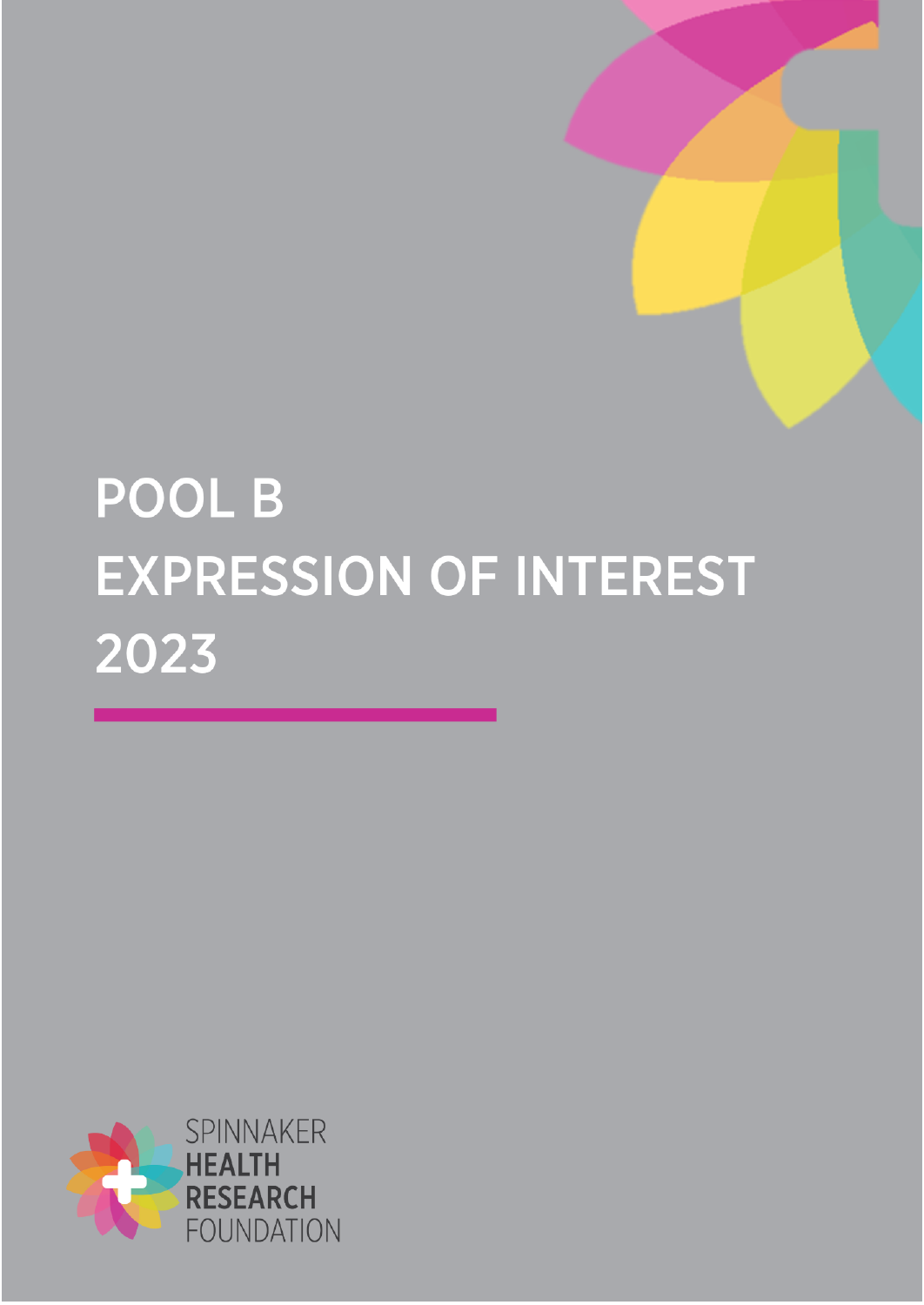

## **Spinnaker Health Research Foundation Grant Conditions and Guidelines 2023**

#### **Background**

Spinnaker Health Research Foundation is committed to the support of research for the benefit of the community of south metropolitan Perth that can also demonstrate local, national and global leadership. Established in 1996 at Fremantle Hospital, the Foundation has funded almost \$5,500,000 in research at Fremantle Hospital, Fiona Stanley Hospital, and at universities and institutes with a direct link to our community.

A primary goal of the Spinnaker Health Research Foundation is to assist early career researchers become competitive for national and international funding by providing them with the necessary training and experience. The success of this strategy is reflected in previous Spinnaker grant recipients subsequently winning almost \$20,000,000 of additional funding from competitive sources.

2023 bring two exciting new aspects to its grant funding opportunities. The Spinnaker Board has identified several key research priorities it will support:

- 1. **Early Career Research and Seed Funding** (our traditional purpose) investing in pioneering ideas while facilitating a culture of aspirational innovation in health research
- 2. **Family Health** committing to equal access for every child to world-leading public health services and supporting evidenced based interventions at the earliest possible moment for children who may be at risk of life-impacting disease
- 3. **Men's Health and Wellbeing** in response to the Western Australian Men's Health and Wellbeing Policy (2019), support a holistic program of integrated mental and physical health programs to address the inequities of health outcomes for West Australian men and boys
- 4. **Aboriginal Health** establish a comprehensive research centre for collaborative, translational research for Aboriginal Health to bring together essential expertise to address the critical health needs of WA's diverse Aboriginal population
- 5. **Melanoma Research** fund WA's only dedicated melanoma research grant program to improve patient outcomes through ground-breaking advancements in diagnosis, treatment and care (first grants awarded November 2021)
- 6. **Education and Advocacy** to facilitate the translation of research and inform the public, funding bodies, policy makers and health providers of advancements in medicine to ensure West Australia's public health services are the best in the world and access is equitable.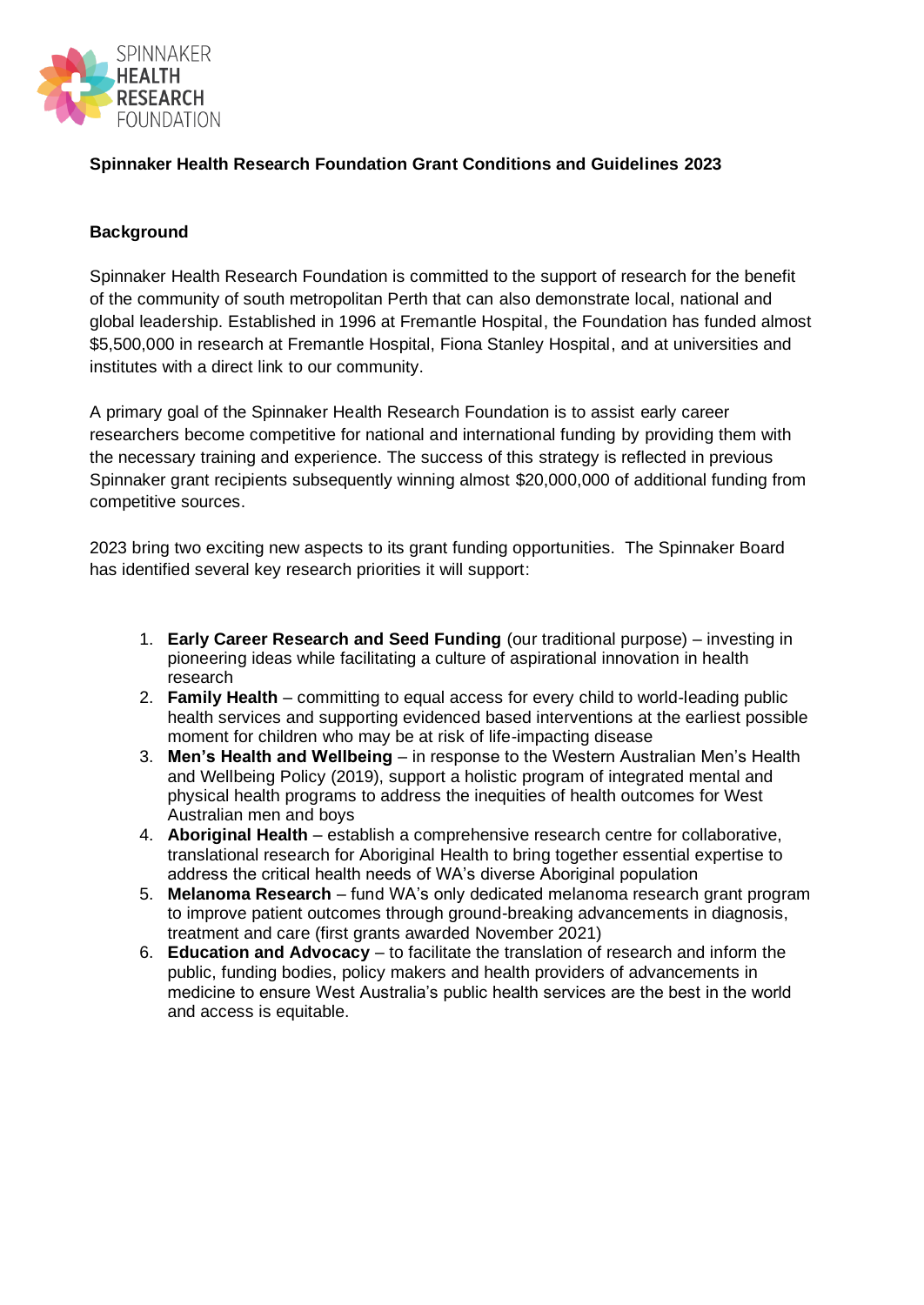

### **2023 Grants**

A commitment to capacity building, research collaboration and the translation of research to both knowledge and practice underpins the ethos of Spinnaker Health Research Foundation. Spinnaker grants aim to assist researchers in becoming more competitive for national and international funding and since 1996 the grants we have awarded have been leveraged to achieve a further \$20,000,000 in project funding.

There will be two general grant pools offered in 2023: Early Career Research and Seed Grants, with multiple grants awarded in each category to a maximum of \$20,000 each. In exceptional circumstances, at the discretion of the Board of Trustee Directors of Spinnaker Health Research Foundation, and upon advice of the Scientific Advisory Committee, projects of a higher value may be considered.

#### **Pool B- \$20,000**

Seed Grants are our commitment to funding research that seeks to test a theory, explore a new idea or prepare a project for a larger funding application.

#### **General Project Eligibility and Guidelines**

- Projects must be able to demonstrate a response to an identified health need of the community of south metropolitan Perth.
- The primary focus of the research must be for or at Fiona Stanley Fremantle Hospitals Group (FSFHG) and/or within the south metropolitan region as represented by South Metropolitan Health Service (SMHS) [https://ww2.health.wa.gov.au/~/media/Files/Corporate/general%20documents/SMHS](https://ww2.health.wa.gov.au/~/media/Files/Corporate/general%20documents/SMHS/PDF/SMHS-MAP-health-services-suburbs.pdf) [/PDF/SMHS-MAP-health-services-suburbs.pdf](https://ww2.health.wa.gov.au/~/media/Files/Corporate/general%20documents/SMHS/PDF/SMHS-MAP-health-services-suburbs.pdf)
- The research team must have an appointment at, or a formal collaboration with South Metropolitan Health Service.
- The research project should be completed within 12 months of confirmation of Ethics and Governance Approval, which must be submitted to the Foundation by the dates specified in the Reporting and Approvals Guidelines (below). Exemptions and extensions are by formal application only and will be determined by the CEO of Spinnaker Health Research Foundation and the Chair of the Scientific Advisory Committee.
- Previous recipients of a Spinnaker Health Research Foundation Grant or of a Fremantle Hospital Medical Research Foundation Grant can hold a maximum total of three (3) grants as Chief Investigators (travel awards excluded).
- Chief Investigator (at minimum) must demonstrate completion of Good Clinical Practice training or can sufficiently demonstrate why the training is not relevant to their project.
- All members of the Research Team involved in the project must be listed and the application. signed by the Chief Investigator and all nominated co-investigators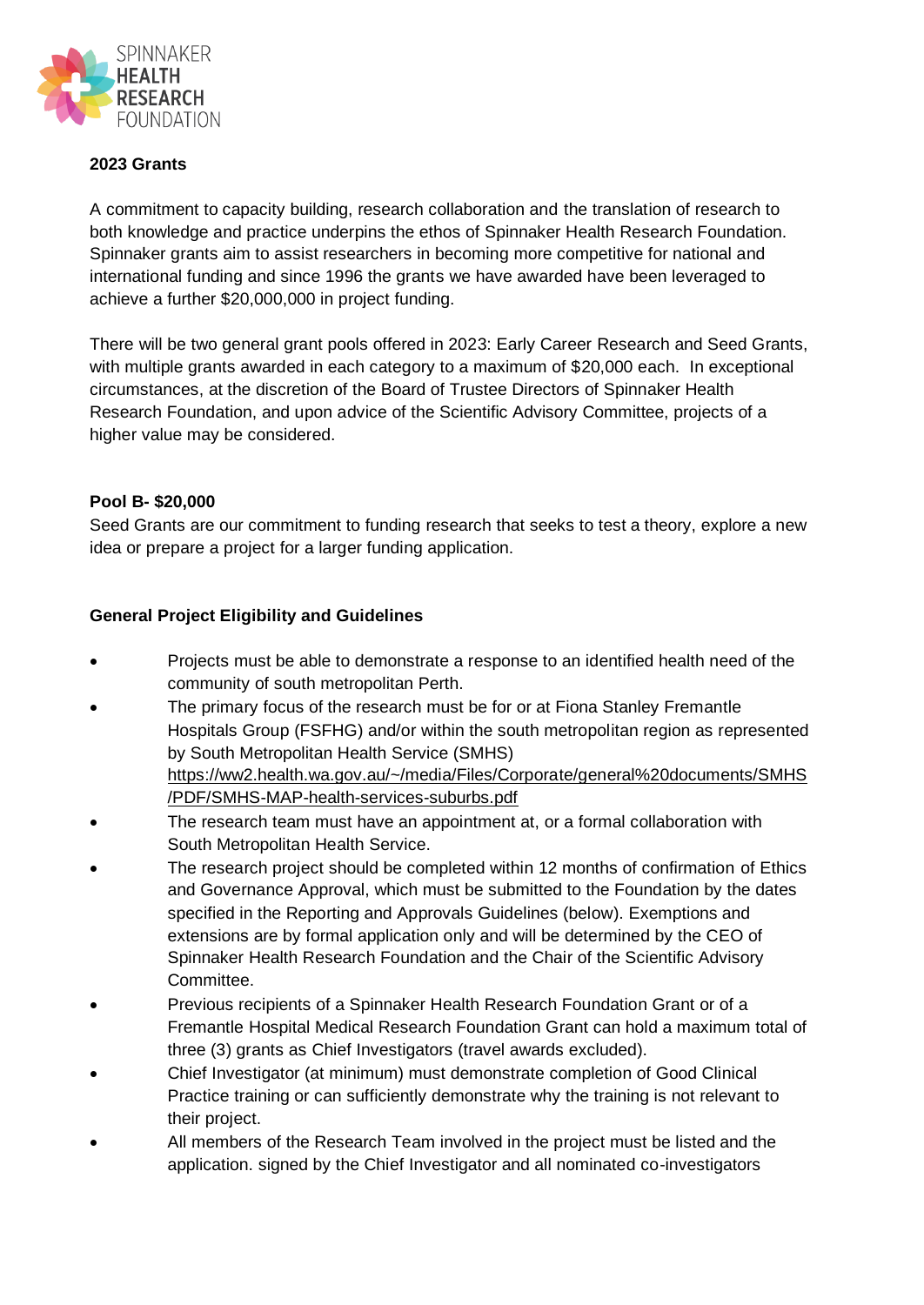

- If you have an ongoing project or had previous funding from Spinnaker Health Research Foundation and have not yet submitted a final report and budget acquittal for a project that has concluded, you will not be eligible for funding in the current cycle.
- All grants must be formally acquitted at the conclusion of the project and any unused funds are to be returned to Spinnaker upon completion of the project.
- EOI's and Applications that do not apply lay language will not be considered. Please assess your application carefully for readability by both the Scientific Advisory Committee and the Board of Trustee Directors of the Foundation.

## **Specific Eligibility**

#### **Pool B**

- All members of the Research Team may appear in only one application in any funding round.
- Projects must demonstrate the inclusion of consumer and community involvement or sufficiently demonstrate why the involvement of consumers and the community is not relevant to their project.
- Projects must demonstrate how their research is demonstrative of a new and untested idea or approach and/or how the project will be leveraged to achieve further funding for development.

# **Assessment Criteria**

Scoring will be performed by the Scientific Advisory Committee panel using the criteria below:

| <b>Item</b>                                                                                                                                                                                  |      |  |
|----------------------------------------------------------------------------------------------------------------------------------------------------------------------------------------------|------|--|
| Scientific merit, innovation and impact including soundness of project design (including<br>budget)                                                                                          | 55%  |  |
| Value and significance to clinical application/ translation into practice including<br>emonstration of leadership in information sharing with colleagues for the improvement of<br>knowledge | 25%  |  |
| ignificance and relevance to SMHS and responsiveness to the needs of the Perth south<br>metropolitan community                                                                               | 20%  |  |
| Total                                                                                                                                                                                        | 100% |  |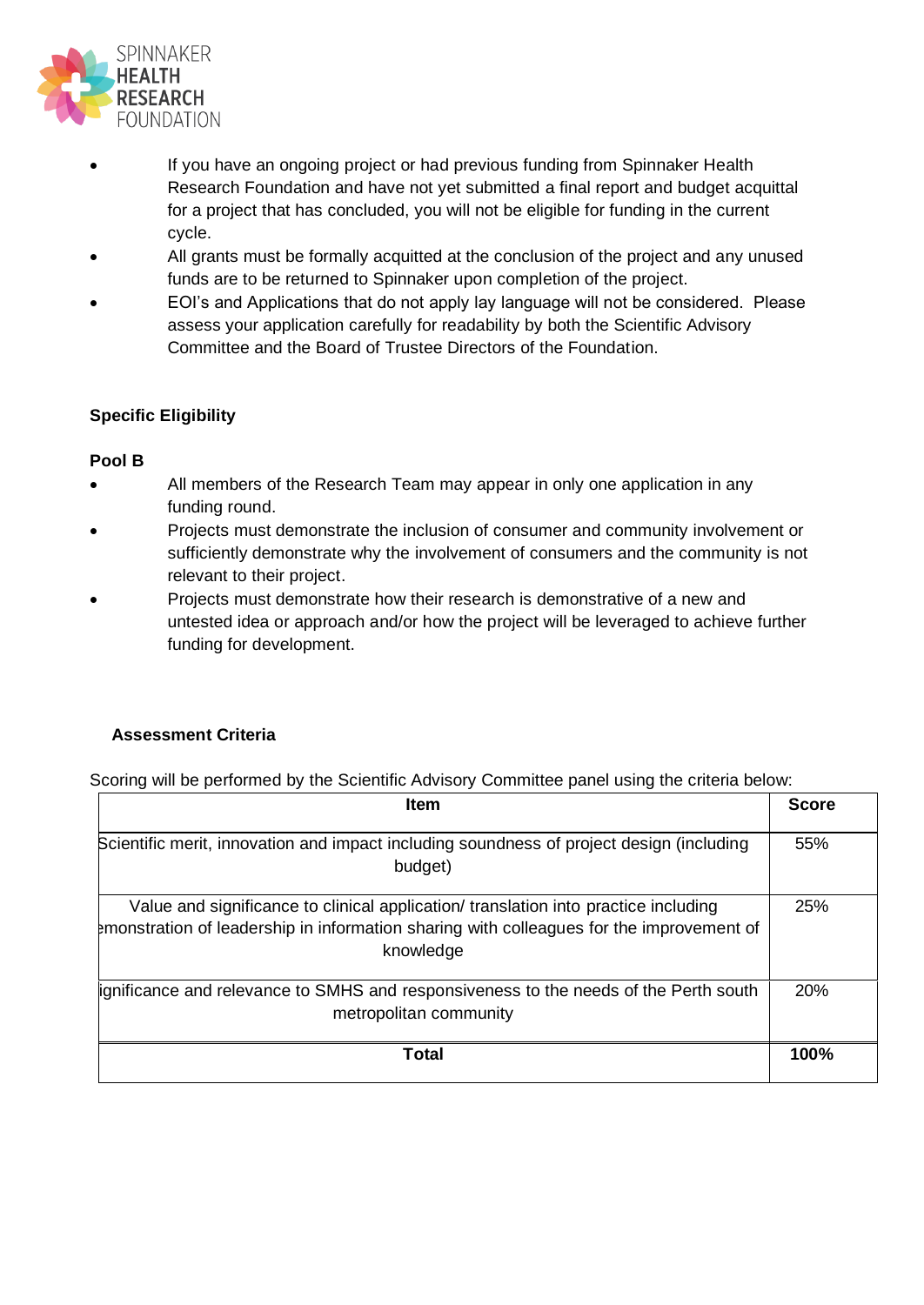

## **Other Criteria**

- The majority of the research will be conducted at a campus of SMHS or affiliated entity in south metropolitan Perth.
- The team membership represents employees of SMHS.
- Projects need to include consumer and community involvement (unless exempt).

## **Budget Information**

Applicants are asked to calculate budgets accurately. Requests for additional funding will not be approved. Salaries, if requested, are to be reviewed and verified by the relevant officer or unit manager. All budget items are required to be justified and the Foundation may seek additional information or clarification. Requests for exceptional grants above \$15,000 may be considered on merit and with additional, and detailed, rationale however all decisions are final at the discretion of the Board of Trustee Directors.

Consumer and community participants can be included in your budget at a maximum of \$35 per session (per participant). Please note in your budget how many sessions you anticipate.

All grant monies will be paid on a split schedule as below;

| <b>Milestone</b>                                    | Percentage of Grant awarded |
|-----------------------------------------------------|-----------------------------|
| Confirmation of Ethics and Governance Approval      | 40%                         |
| 6 Month (from commencement) Interim Report Received | 40%                         |
| Final Report and Budget Acquittal Received          | 20%                         |

If you have clear and concise reasoning for why the budget must be paid in full to facilitate the completion of the project please explain in the space provided within your grant application. The request for an early payment of the final instalment will be considered at the time of application. **Application Procedure**

Submission of an Expression of Interest pro forma (EOI) is required for the Spinnaker Health Research Foundation Grants and must be lodged by **28th June 2022** to **[claire.dobbs](mailto:claire.dobbs-evans@health.wa.gov.au)[evans@health.wa.gov.au](mailto:claire.dobbs-evans@health.wa.gov.au)**

#### **Please save your application as a PDF using the following convention:**

## Surname\_Firstname\_POOL B 2023 *(Applications received that are not in this format will not be eligible)*

Following consideration by the Scientific Advisory Committee, qualifying applicants for both pools will be shortlisted and invited to submit a full application. Shortlisted applicants will be required to submit their full application by close of business on **Tuesday 6 September 2022**.

All investigators must sign the application; electronic signatures are accepted.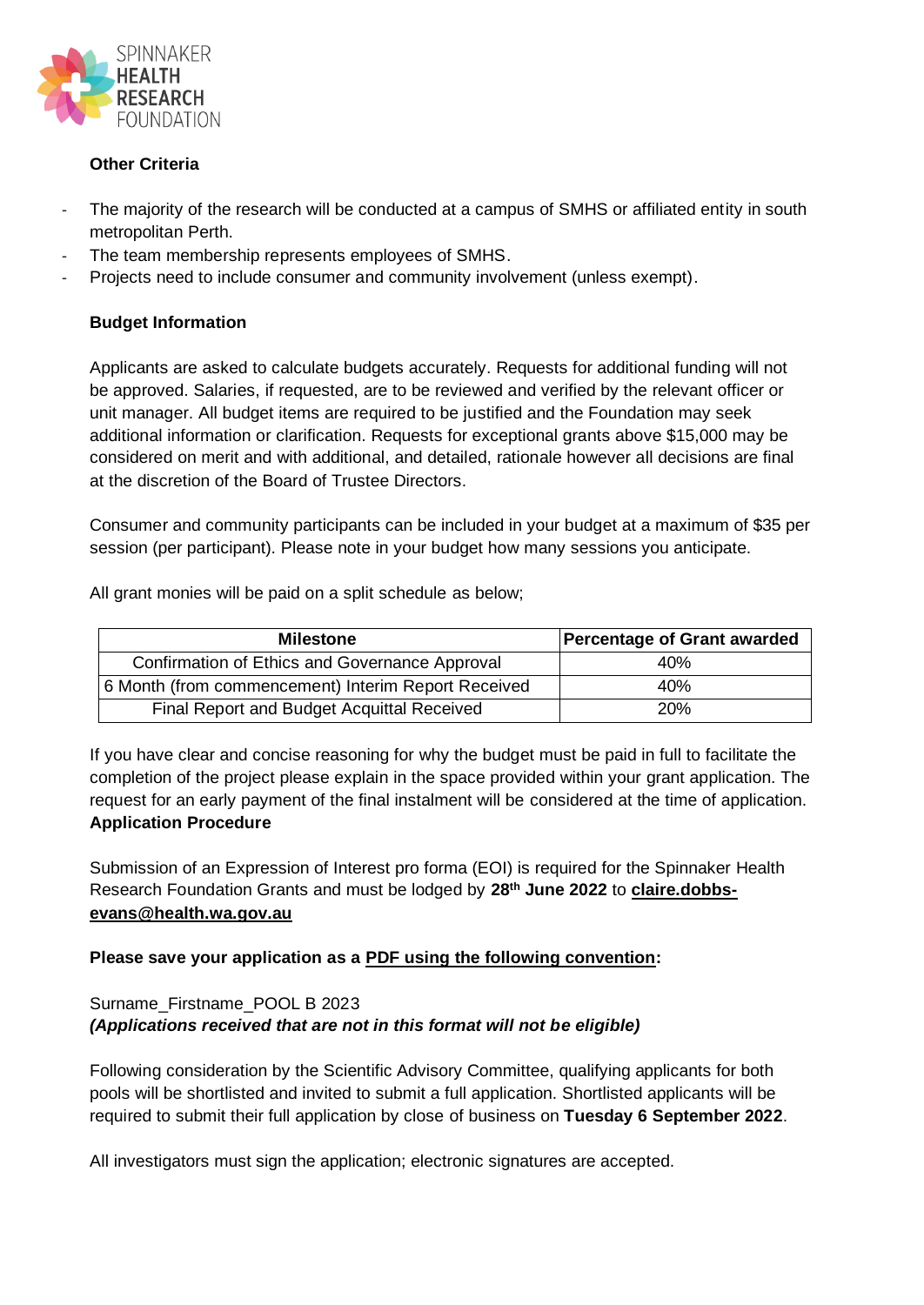

The Scientific Advisory Committee advises the Board on the merits of the recommended full application for award. The Board of Trustee Directors of Spinnaker Health Research Foundation makes the final decision on the award grants in its absolute discretion.

| <b>Key Dates</b> |                                                                                                           |
|------------------|-----------------------------------------------------------------------------------------------------------|
| Date             | <b>Activity</b>                                                                                           |
| 31 May           | EOI Open                                                                                                  |
| 28 June          | EOI Close (COB)                                                                                           |
| 9 August         | Shortlisted applicants invited to submit full application                                                 |
| 6 September      | Full applications close                                                                                   |
| 18 October       | Successful applicants notified                                                                            |
| 22 November      | Successful applicants recognised at Annual Awards Ceremony                                                |
| January 2023     | First funding instalment arranged subject to fulfilment of required<br>Ethics and Governance applications |
| 28 Feb 2023      | Ethics application must be lodged (latest)                                                                |
| 30 June 2023     | Last possible date for confirmation of Ethics and Governance approval                                     |

## **Reporting & Approvals**

- Applicants do not need to have Human Ethics, Animal Ethics, Biosafety Committee or Governance approvals for their project before lodging an EOI or full application. However, approvals will need to be in place before any funds will be released and will need to meet the specified dates in grant milestones. Please consider these dates before submitting and ensure your project requirements and investigators will be in a position to meet them.
- Successful applicants will need to lodge their Ethics applications by **February 28 2023** latest to remain eligible for funding.
- Successful applicants will need to complete their Governance Approval by **30 June 2023** for the project to be awarded the allocated funds.
- Investigators are expected to present the results of their research at a Spinnaker Health Research Foundation event for donors and supporters if invited.
- Funding is contingent on receipt of a satisfactory 6 month (from commencement) progress report and final distribution of funds will be subject to final report and budget acquittal (unless formal amendment to this milestone is agreed as per the application).
- Investigators must acknowledge the Spinnaker Health Research Foundation in all presentations and publications of their research, including news and media articles about the research or further award of project funding.
- The final lay and scientific reports and financial acquittals are to be submitted to the Foundation at the conclusion of the project period. The lay report, with photographs or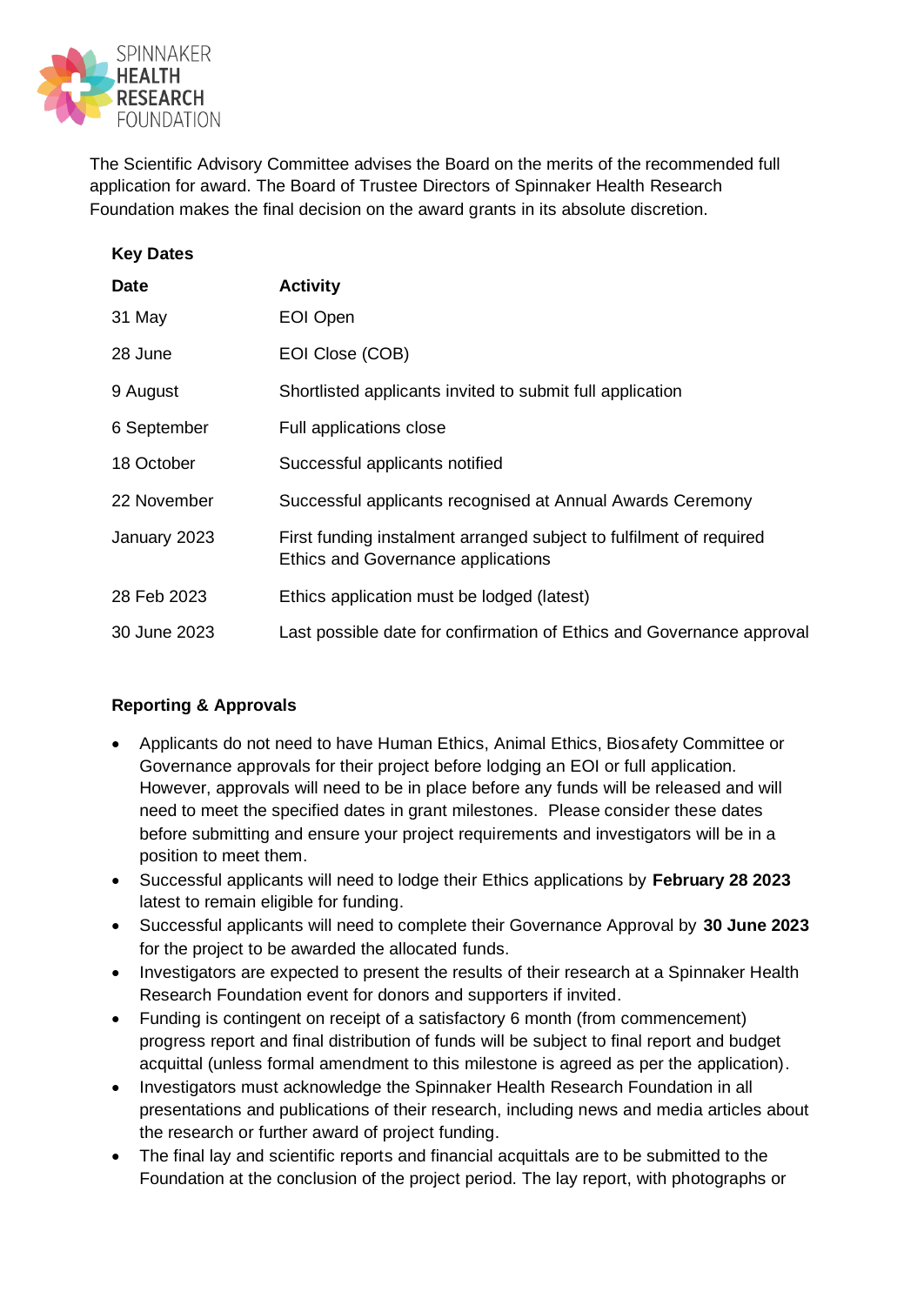

videos where available, may be used by Spinnaker for its fundraising and communication purposes. Details are to be mutually agreed between the Foundation and the grant recipient.

## **Appeals & Extensions**

- Requests for extensions must be submitted prior to the specified milestone dates or the grant will be suspended, subject to appeal. This includes lodgement of approvals, submission of milestone reports, budget acquittal and the raising of scheduled invoices.
- All requests for extension are subject to completion of the corresponding form available on request from the Foundation and submitted by the Chief Investigator or the delegated authority for the grant.
- Extensions are granted by the Spinnaker Chief Executive Officer (CEO) and subject to advice from the Chair of the Scientific Advisory Committee (SAC) where deemed necessary by the CEO.
- Appeals are to be submitted in writing within 2 weeks of notification of a suspended grant and will be considered by the Spinnaker CEO and Chair SAC.
- All appeal and extension outcomes are considered final.

## **Contact details**

Applications must be submitted by email by the due date to

[claire.dobbs-evans@health.wa.gov.au](mailto:claire.dobbs-evans@health.wa.gov.au)

Direct enquiries to Claire Dobbs-Evans, Business Support Officer on 6152 6278 or

[claire.dobbs-evans@health.wa.gov.au](mailto:claire.dobbs-evans@health.wa.gov.au)

#### **Office Locations**

Fiona Stanley Hospital (Monday to Thursday), Outpatients Clinic, Room ID: BGL1157

Fremantle Hospital (Friday), Alma Street, Room 27B, G Block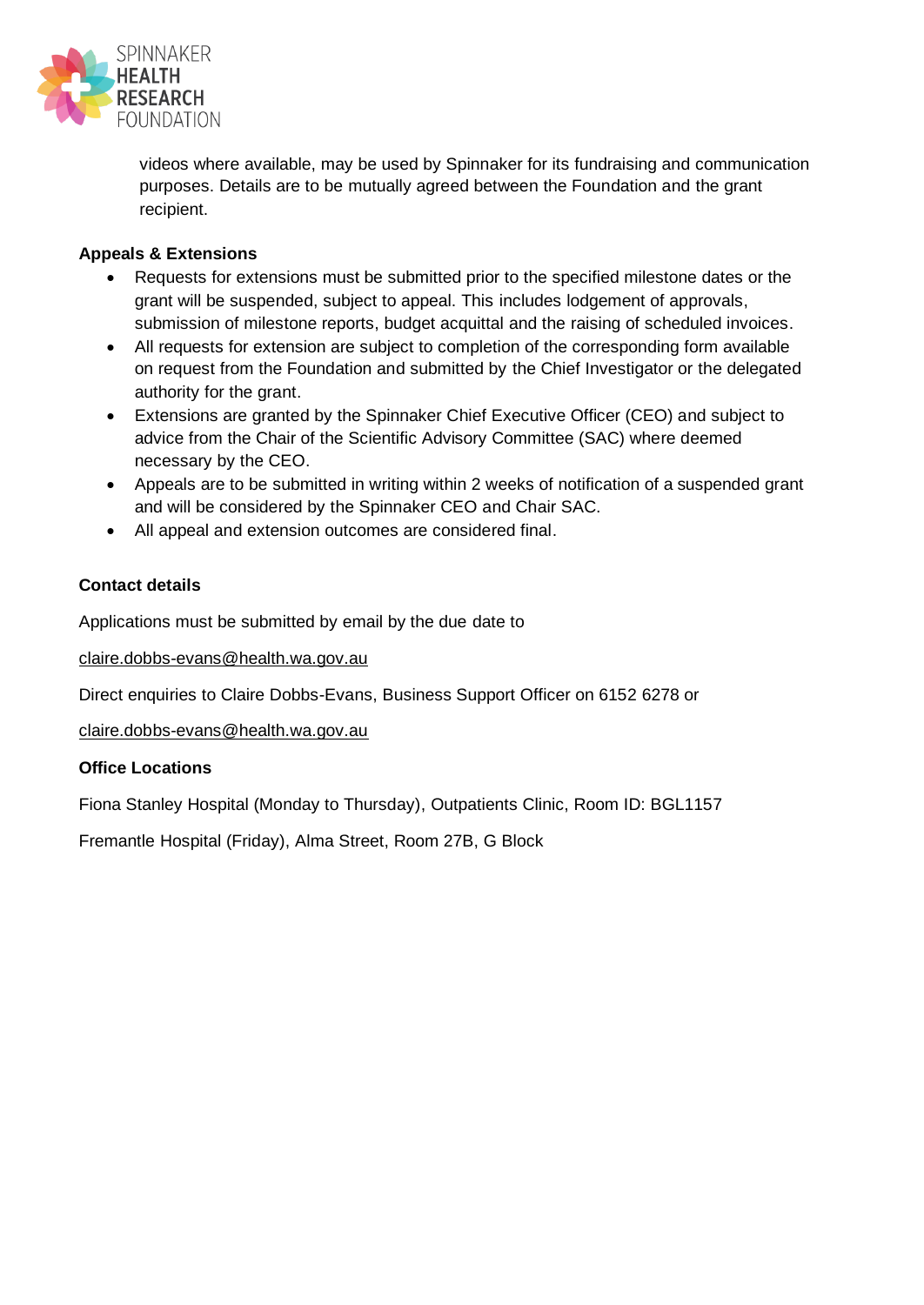

#### **EXPRESSION OF INTEREST – Pool B Seed Grant 2023**

#### **Please only submit this part of the application and not the terms and conditions or front cover above by close of business on 28th June 2022**

#### **Late applications will not be accepted**

*Prior to completing this EOI please refer to the grant conditions provided with this document.* 

| Applying for: □ POOL B SEED GRANT 2023 |
|----------------------------------------|
|                                        |

| <b>Project Title</b> |  |
|----------------------|--|
| <b>Lay Version</b>   |  |

| <b>Project Title</b> |  |
|----------------------|--|
| <b>Scientific</b>    |  |
| <b>Version</b>       |  |

#### **Chief Investigator**

| <b>Title</b>                                      | <b>First</b><br>name | <b>Surname</b>                                 |  |
|---------------------------------------------------|----------------------|------------------------------------------------|--|
| University/Centre/<br><b>Institution/Hospital</b> |                      | % at each for<br>dual or multi<br>appointments |  |
| Email:                                            |                      | <b>Phone:</b>                                  |  |

#### **Co-Investigators**

| CI# | Full Name (Title Given Name<br>Surname) | University/Centre/Institution/Hospital |
|-----|-----------------------------------------|----------------------------------------|
| າ   |                                         |                                        |
| 3   |                                         |                                        |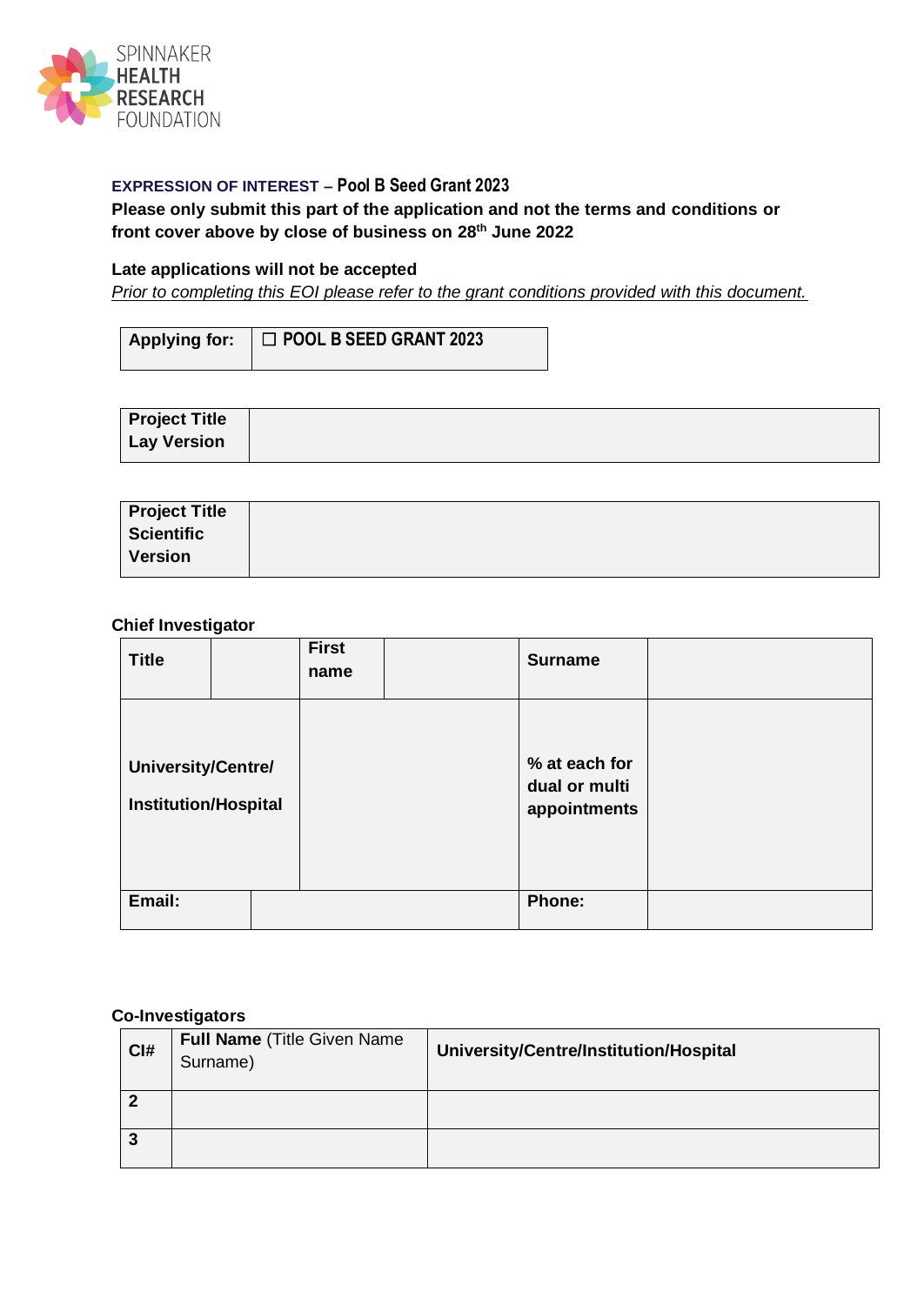

| Site/s where research will be conducted | $\frac{9}{6}$ |
|-----------------------------------------|---------------|
|                                         |               |
|                                         |               |
|                                         |               |

**Research Summary / abstract** include background, aims/hypothesis, and methodological approach

(up to 200 words) **(Scientific merit, innovation and impact)**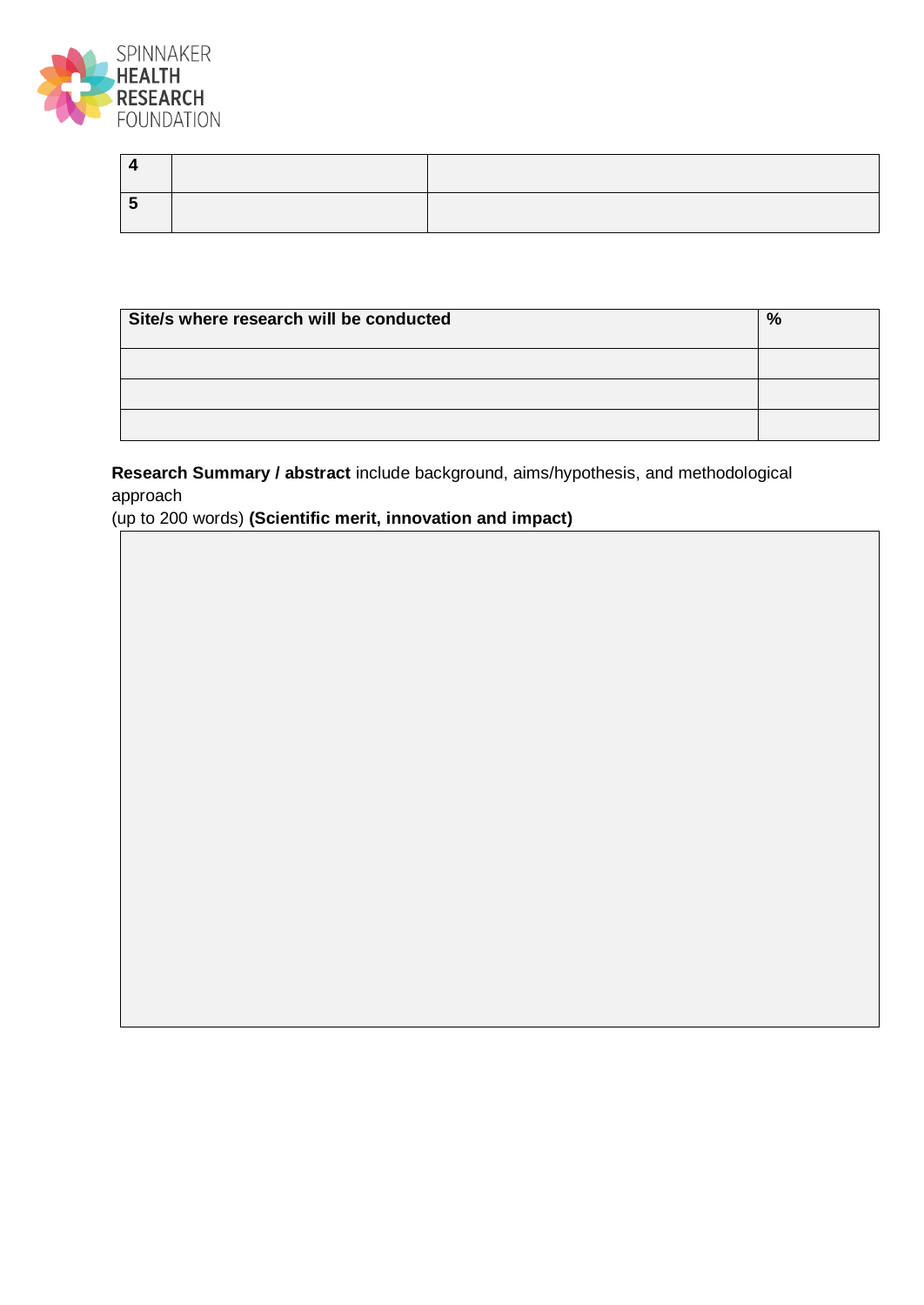

**Value and significance to clinical application / translation into practice** (no more than 100 words)

**Significance and relevance of research to SMHS** (no more than 100 words)

**The majority of the research will be conducted at a campus of SMHS or affiliated entity in south metropolitan Perth** 

☐ Yes ☐ No

**The team membership represents employees of SMHS** 

☐ Yes ☐ No

**The team membership represents employees of ECU** 

☐ Yes ☐ No

**Consumer and community involvement** (no more than 100 words)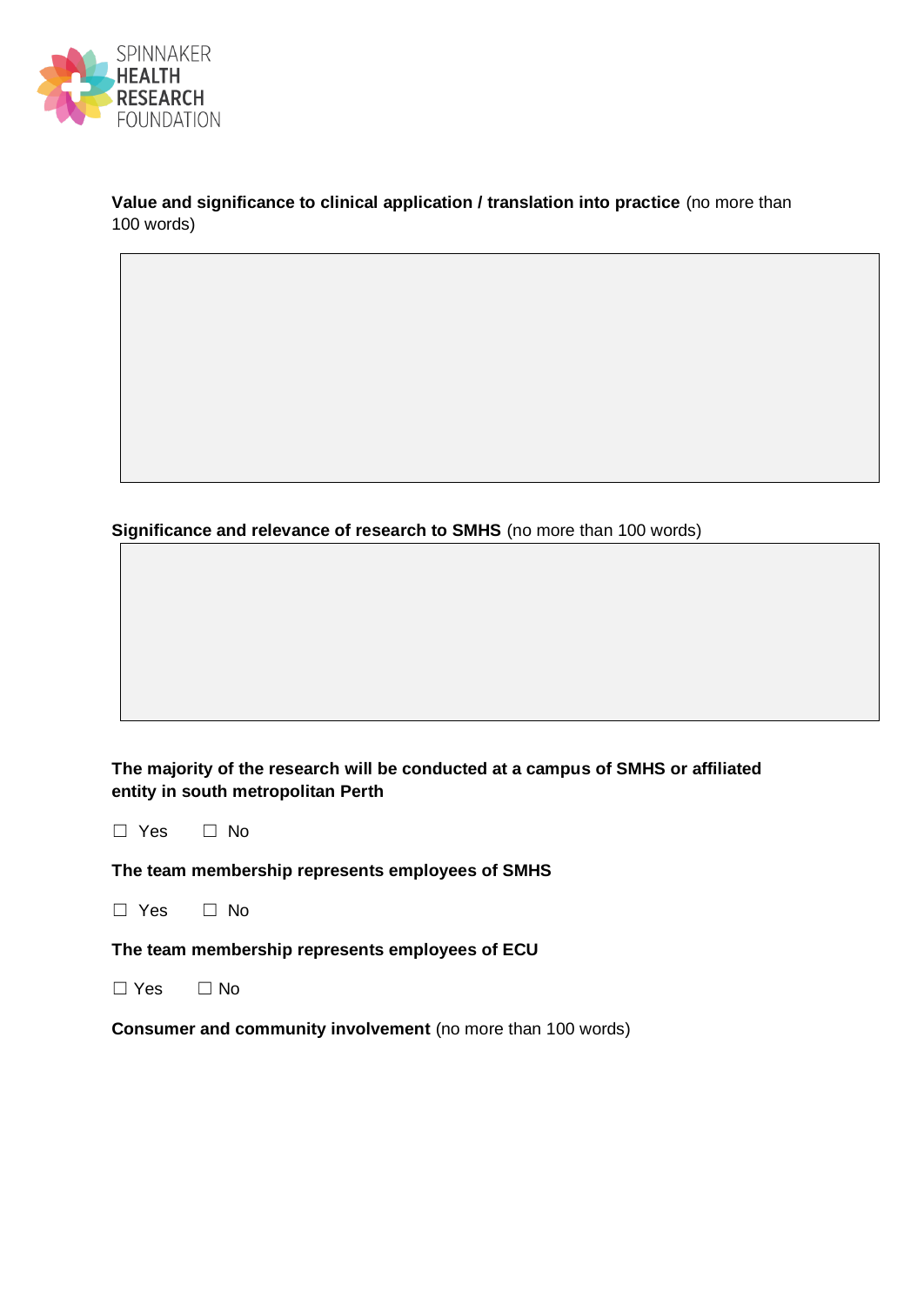

## **Budget including other sourced funding** (all amounts should be GST exclusive)

| Item and brief description                          | \$<br>\$ Amount<br>sought from<br><b>Spinnaker</b> | \$<br>already<br>secured | <b>From</b><br>(details of<br>funding<br>partner) |
|-----------------------------------------------------|----------------------------------------------------|--------------------------|---------------------------------------------------|
|                                                     |                                                    |                          |                                                   |
|                                                     |                                                    |                          |                                                   |
|                                                     |                                                    |                          |                                                   |
|                                                     |                                                    |                          |                                                   |
| <b>Total funds requested from Spinnaker Health:</b> | \$                                                 | Timeframe:               |                                                   |

**Demonstration of how the project will be extended and the intention to leverage further funding at the conclusion of the grant:**

# **Publication intentions:**